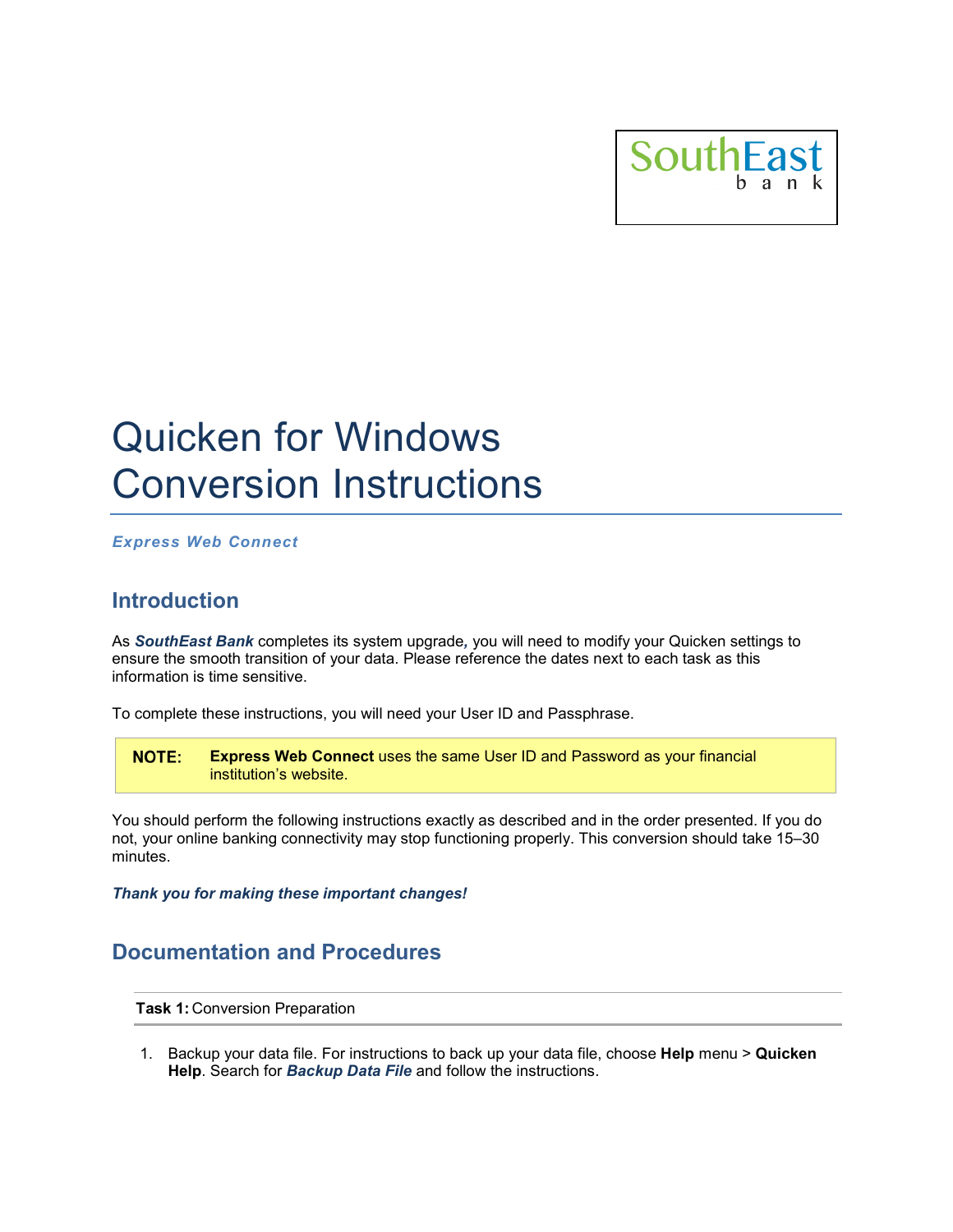2. Download the latest Quicken Update. For instructions to download an update, choose **Help** menu > **Quicken Help**. Search for *Update Software* and follow the instructions.

**Task 2:** Disconnect Accounts at *SouthEast Bank* on or after *March 26, 2018*

- 1. Choose **Tools** menu > **Account List**.
- 2. Click the **Edit** button of the account you want to deactivate.
- 3. In the **Account Details** dialog, click on the **Online Services** tab.
- 4. Click **Deactivate.** Follow the prompts to confirm the deactivation.
- 5. Click on the **General** tab.
- 6. Remove the financial institution name and account number. Click **OK** to close the window.
- 7. Repeat steps for each account to be disconnected.

#### **Task 3:** Reconnect Accounts to *SouthEast Bank* on or after *April 2, 2018*

- 1. Choose **Tools** menu > **Account List**.
- 2. Click the **Edit** button of the account you want to activate.
- 3. In the **Account Details** dialog, click the **Online Services** tab.
- 4. Click **Set up Now**.
- 5. Use **Advanced Setup** to activate your account.
- 6. Enter *SouthEast Bank* in the search field, select the name in the list and click **Next**.
- 7. If presented with the Select Connection Method screen, select **Express Web Connect**.
- 8. Enter your **User ID** and **Passphrase**. Click **Connect**.

**NOTE:** You may be presented with a security question from your Financial Institutions prior to receiving your accounts.

9. Ensure you associate the account to the appropriate account already listed in Quicken. You will want to select **Link to an existing account** and select the matching accounts in the drop-down menu.

**IMPORTANT:** Do **NOT** select **Add to Quicken** unless you intend to add a new account to Quicken. If you are presented with accounts you do not want to track in this data file, select **Ignore – Don't Download into Quicken**.

10. After all accounts have been matched, click **Next**. You will receive confirmation that your accounts have been added.